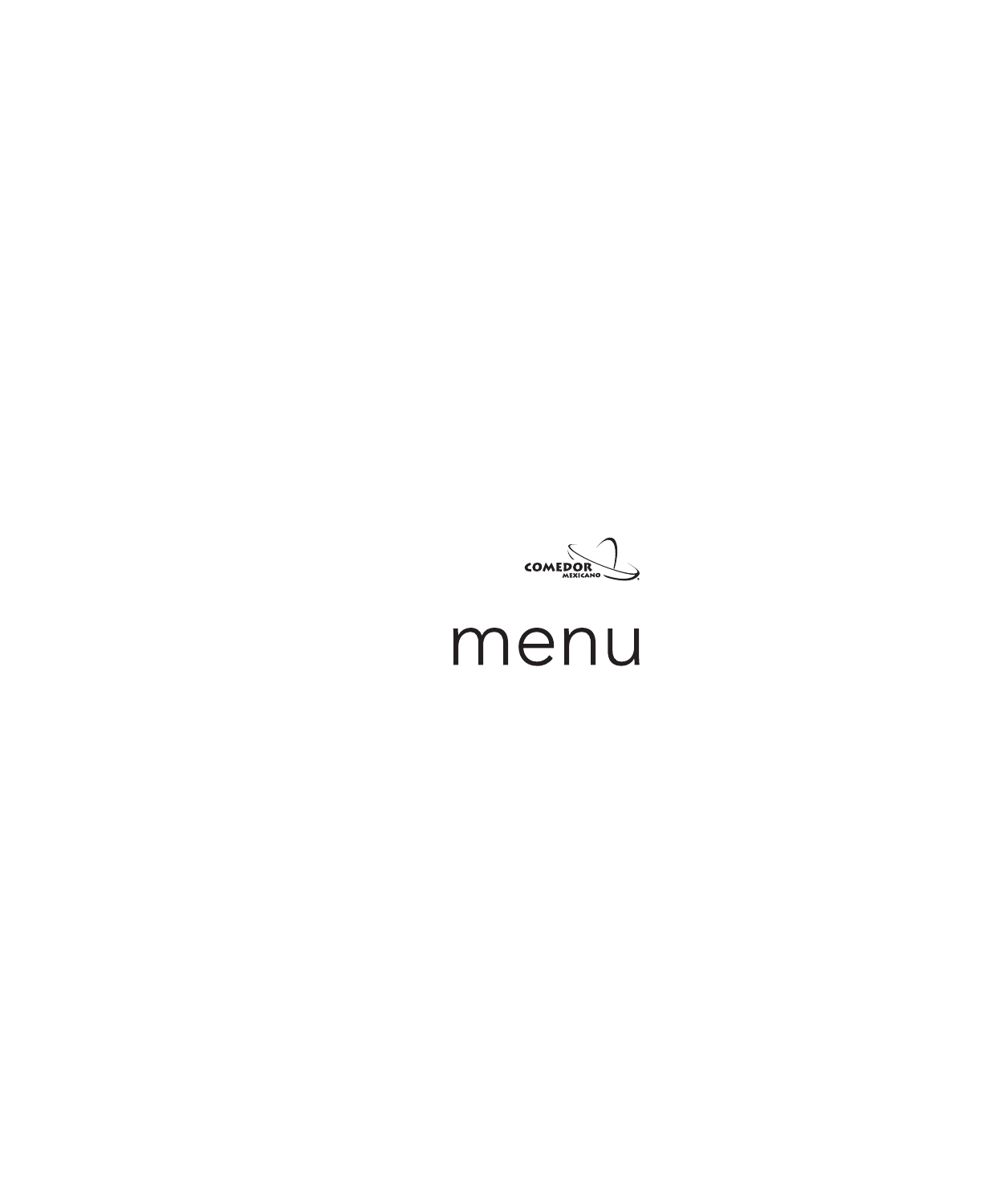## List of food allergens which are subject to legislativ labelling in accordance with directive 1169/11 EU

- 1) Cereals containing gluten not the celiac disease, products thereof 1a – wheat, 1b – rye, 1c barely, 1d – oats, 1e – spelt, 1f - kamut
- 2) Shellfish and products thereof belong among the kinds of food which endanger life
- 3) Eggs and products thereof belong among the kinds of food which endanger life
- 4) Fish and products thereof
- 5) Groundnut (peanuts) and products thereof belong among the kinds of food which endanger life
- 6) Soya beans (soya) and products thereof
- 7) Milk and products thereof belong among the kinds of food which endanger life
- 8) Hard shell fruit and products thereof all kinds of nuts 8a – almonds, 8b – hazelnuts, 8c – walnuts, 8d – cashew nuts 8e – pecan nuts, 8f – brazil nuts, 8g – pistachio, 8h - macadamia
- 9) Celery and products thereof
- 10) Mustard and products thereof
- 11) Sesame seeds (sesame) and products thereof
- 12) Sulphur dioxide and sulphite at concetration of more than 10 mg, ml/kg,l, expresed as  $SO<sub>2</sub>$
- 13) Lupine and products threof
- 14) Shellfish and products thereof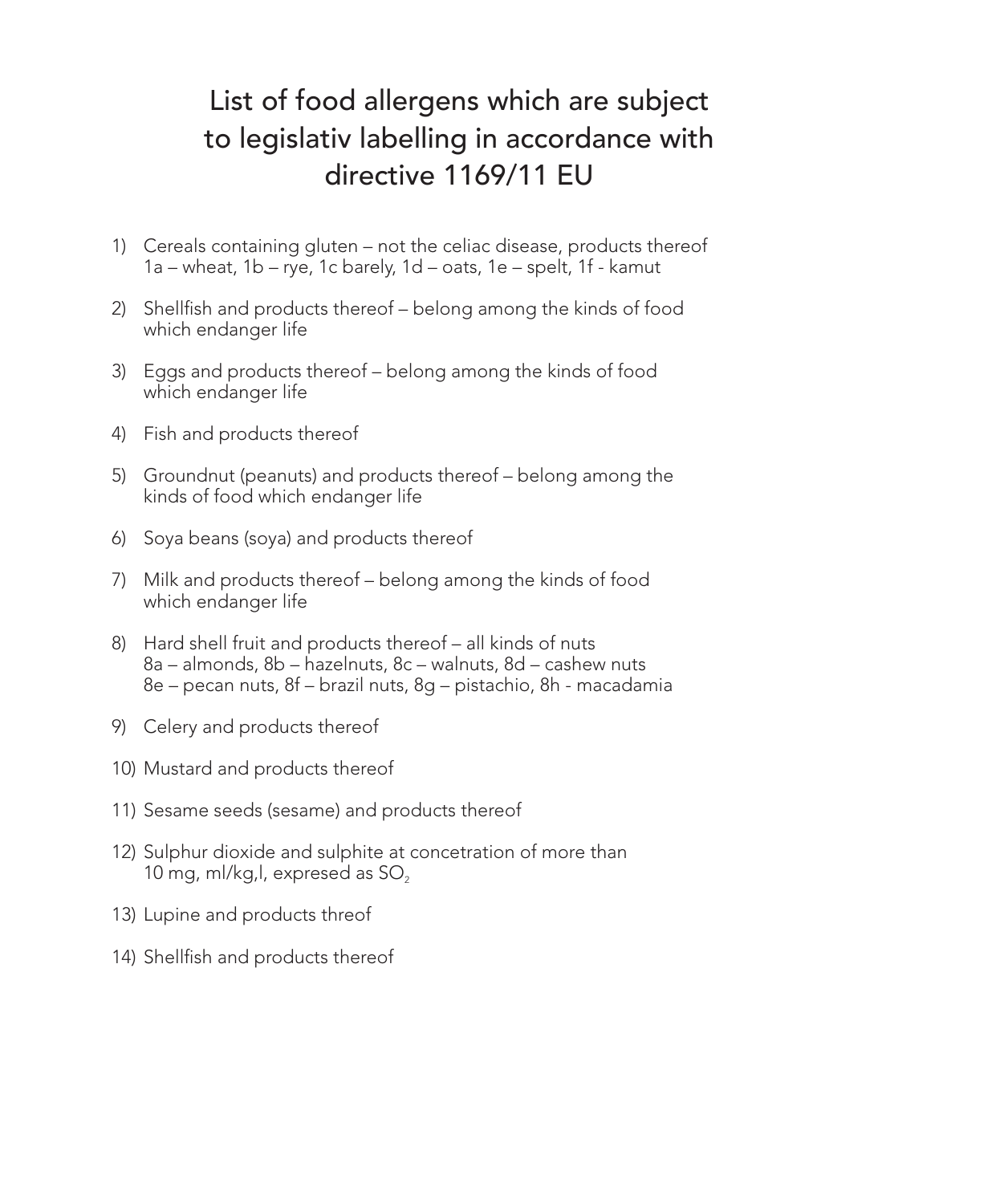## starters

## price CZK / €

guacamole y nachos 249,- / 10, a basket of warm nachos with fresh guacamole dip

nachos bowl 225,-/9,- 6,7 warm nachos with beef, ancho peppers, pickled onions, jalapeños and pico de gallo, topped with warm cheddar cheese and sour cream

steak tartare 289,- / 11,60 3,4,10 (1a,b,7- toast) freshly prepared steak tartare with capers and anchovies, toasts

carpaccio 279,- / 11,20 <sup>7</sup> slices of marinaded sirloin of beef with jalapeño peppers

> coco-mango langostinos 249,- / 10 2,7 grilled prawns with tropical salsa

salmon tartare 259,- / 10,40 4 fresh salmon fillet, cucumber, green nopal cactus, shallot, ginger, coriander and nachos

nachos mole poblano y cheddar 179,- / 7,20 1a,5,6,7,8,11 warm salsa mole poblano with cheddar and nachos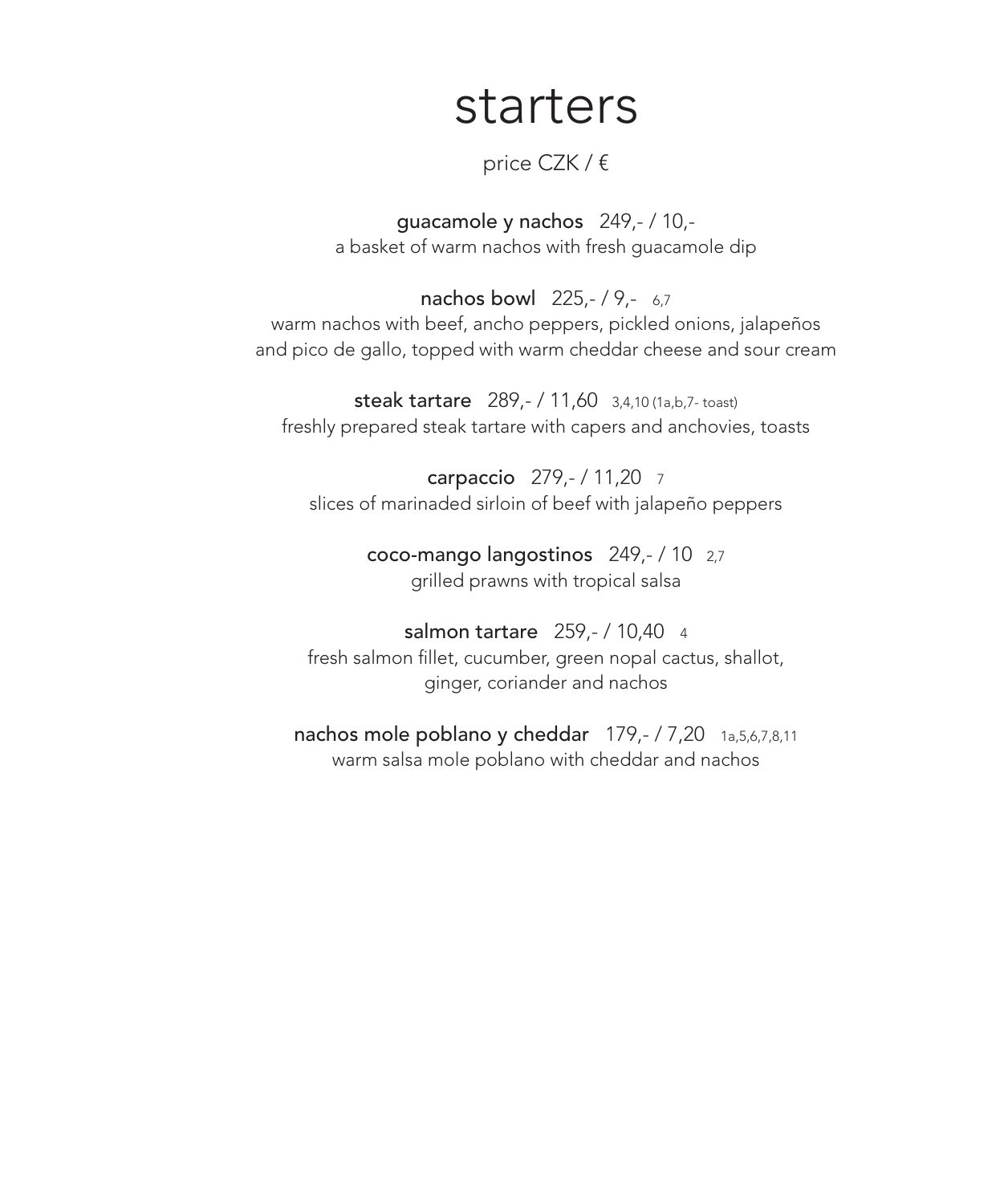# soups

## price CZK / €

juliana 149, - / 6, - 1a, 3, 7, 9 beef broth with a cheddar-stuffed meatball

pozole rojo 95,- / 3,80 <sup>9</sup> spicy mexican soup with cabbage, chicken, jalapenos, radishes, homini corn and tortilla chips

pozole verde 129,- / 5,20 <sup>9</sup> soup with tomatillos, homini corn, chicken, chilli peppers, iceberg lettuce and tortilla chips

sopa de frijol 85,- / 3,40 <sup>9</sup> spicy bean soup with tomatoes and onions

> bouillon 75,- / 3,- <sup>9</sup> intense beef broth with an egg

# salmon, octopus & lobster

## price CZK / €

salmón 379,-/15,20 4,7 grilled salmon steak with salad with vinaigrette and mung beans

pulpo 589,- / 23,60 7,8a,9,12,14 grilled octopus, roasted bell pepper, fennel, cherry tomatoes, tomato stew with saffron, wine, almonds and herbs

bogavante (1-1,2 kg) 2.490,- / 89,60 2,7 grilled lobster, baked mashed potatoes and warm garlic butter with herbs

couvert 15,- / 0,60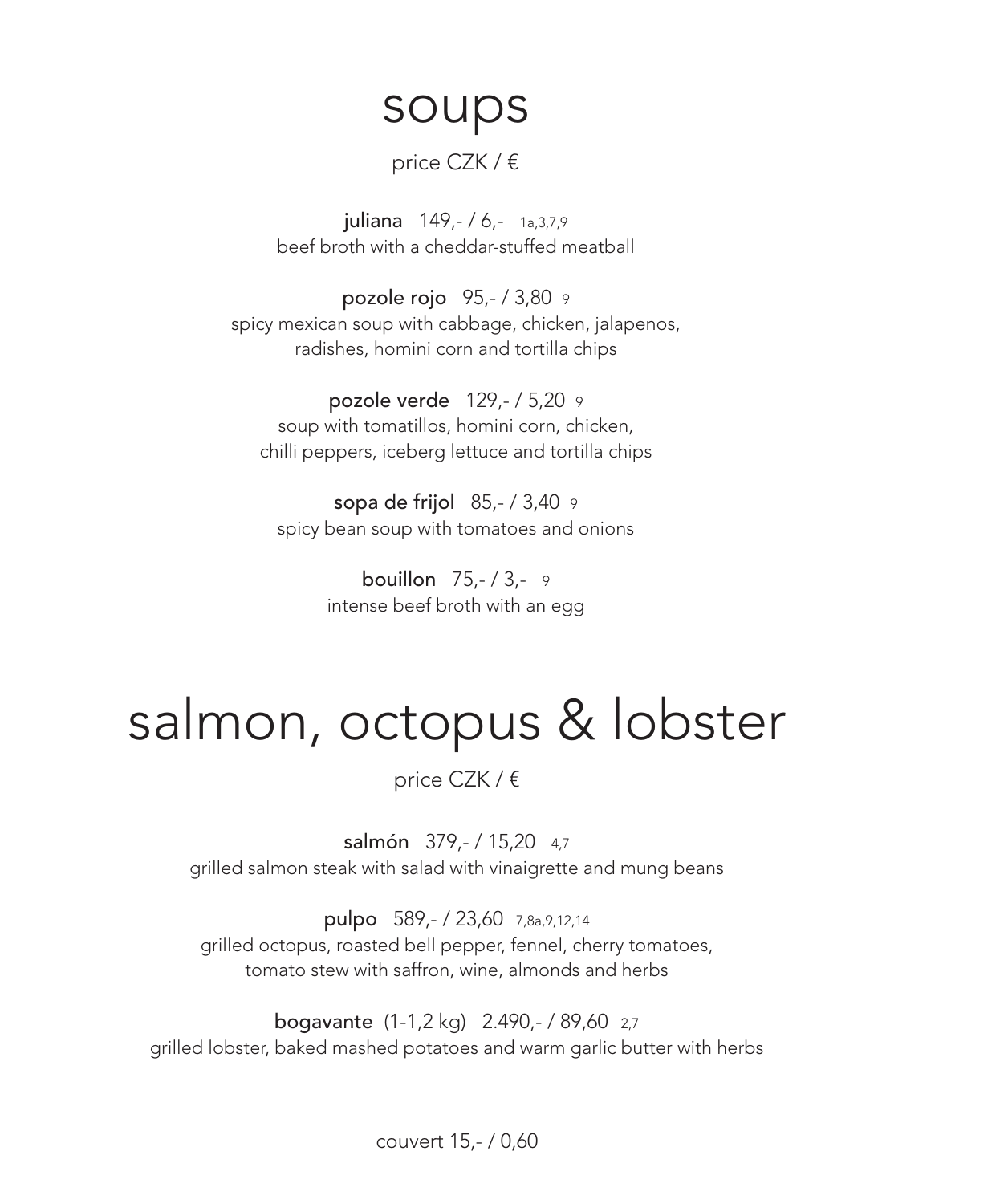## mexico

## price CZK / €

### fajitas de pollo  $249,-/10$  10 fajitas with chicken breasts

fajitas de res 345,- / 13,80 <sup>10</sup> fajitas with beef

wheat tortilla 20,- / 0,80 1a,7 salsa guacamole 45,- / 1,80 salsa chilpotle 25,- / 1,-

corn tortilla 12,- / 0,48 salsa crema 25,-/1,-7 salsa pico de gallo 25,- / 1,-

enchiladas suizas 299,- / 12,- <sup>7</sup> corn tortillas stuffed with chicken with chilpotle,

baked with salsa verde and gruyère cheese

## chimichangas pibil 299,- / 12,- 1a,6,7

wheat tortillas stuffed with roasted pork with marinade with achiote and oranges, pickled onions, cheddar and gouda cheese, pico de gallo and verde salsa

## burrito de pollo 289,- / 11,60 1a,6,7,9,10

burrito with chicken breasts, black beans, spinach, chilpotle salsa, cheddar cheese, verde salsa, pico de gallo, rice

## quesadilla de hongos a queso azul 289,- / 11,60 1a,7

a large wheat tortilla filled with portobello mushroom, blue cheese, chicken breast, tomato, arugula, chilpotle and verde salsa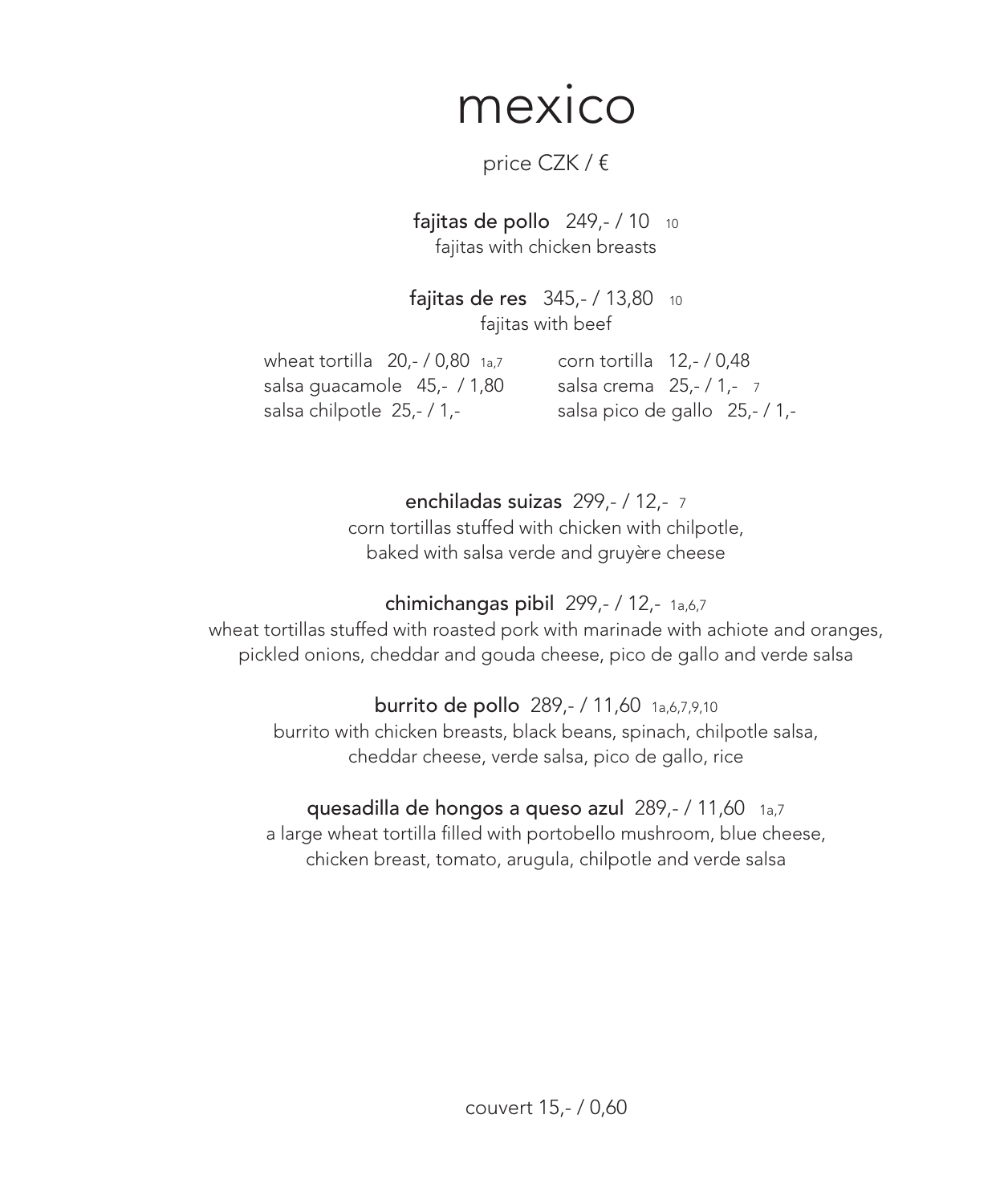## carne

## price CZK / €

**bbq spare ribs** 339,- / 13,60 1<sub>a,c, 6,7,10</sub> marinaded and grilled pork ribs with coleslaw

hot chilli wings 500g 269,- / 10,80 <sup>7</sup> chicken wings baked in chilli salsa, yogurt salsa with lime and herbs

chuletas de puerco 389,- 15,60 9,10 two pork chops, baked potato with beans and bacon, salad with herb vinaigrette

hamburger 279,- / 11,20 1a,3,7,10,11 beef burger, butter roasted sesame brioche, mayonnaise with black garlic, portobello mushroom, gouda cheese, tomatoes, pickled onion, lamb's lettuce

> chili con carne 389,- / 15,60 7,9,10,12 three bean beef tenderloin chili with tomatoes, red wine, chocolate and cheddar cheese, served with rice

### plato fuerte 439,- / 17,60 6,7,10 medaillons of beef with warm vegetables and baked mashed potatoes with cheddar cheese

### ensalada con pollo 299,-/ 12,- 7,8e,10 a salad of green leaves with honey-mustard dressing, grilled chicken breast,

cherry tomatoes, cucumbers, cheddar and pecan nuts

## ensalada caesar

salad of green leaves with original caesar dressing, prawns, grana padano and croutons

> -with grilled shrimps 289,- / 11,60 1a,2,3,4,7,10 -with chicken breast 239,- / 9,60 1a,2,4,7,10

> > couvert 15,- / 0,60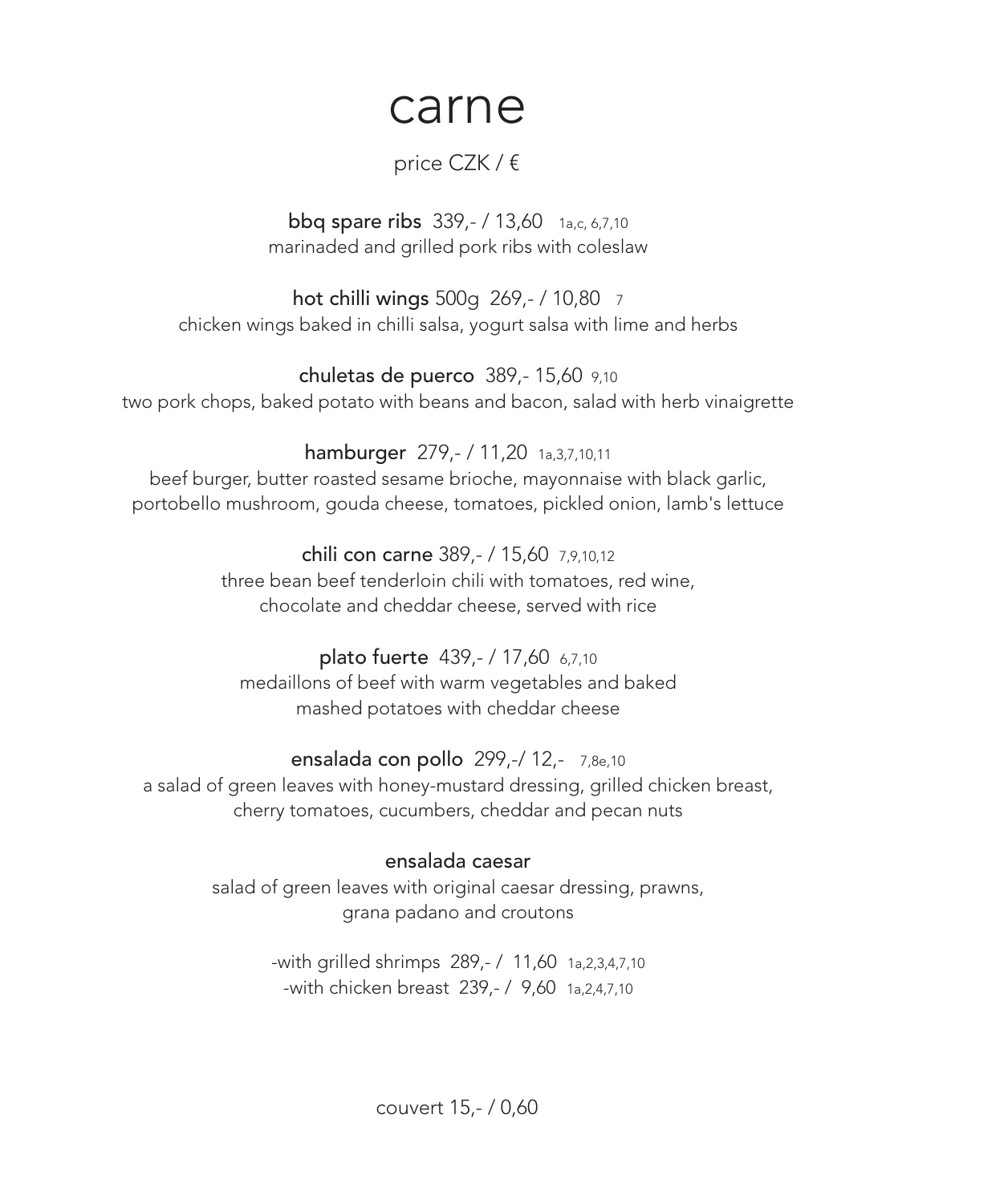# steaks

## price CZK / €

| $399 - 116 -$  | 10                 |
|----------------|--------------------|
|                |                    |
|                |                    |
|                |                    |
| $499,- / 20,-$ | 10                 |
| $635 - 725.40$ | 10                 |
| $689 - 727,60$ |                    |
| $899 - 136 -$  | 3,10               |
|                |                    |
|                | 100g 185, - / 7,40 |

| baked potato            | <b>mashed potatoes</b> 6,7                        | french fries               |
|-------------------------|---------------------------------------------------|----------------------------|
| with butter $65,-/2,60$ | with sour cream and<br>cheddar cheese 95,- / 3,80 | or steak fries 65,- / 2,60 |

#### **mushroom sauce** 7,9,12

with grilled portobello, butter and wine 109,- / 4,40

**comedor pepper sauce** 7,9,10

with brandy, sherry and pickled green pepper 85,- / 3,40

## **green beans with chilli strings** <sup>7</sup>

roasted with butter 79,- / 3,20

| side dishes and sauces:                            |              |        |
|----------------------------------------------------|--------------|--------|
| steak salad with herb vinaigrette                  | $99 - 4 -$   | 10     |
| grilled vegetables                                 | $109 - 4.40$ |        |
| garlic or chive bread - baguette with herb butter  | $99 - 4 -$   | 1a,7,9 |
| creamed spinach                                    | $79 - 73.20$ | 7.9    |
| chimichurri steak salsa                            | $49 - 2 -$   |        |
| chile de arbol mayonnaise with garlic and cilantro | $59 - 72,40$ | 3,7,10 |
| cheddar salsa 100q                                 | $89 - 73,60$ | 6,7    |
| chilpotle salsa 100g,-                             | $49 - 2 -$   |        |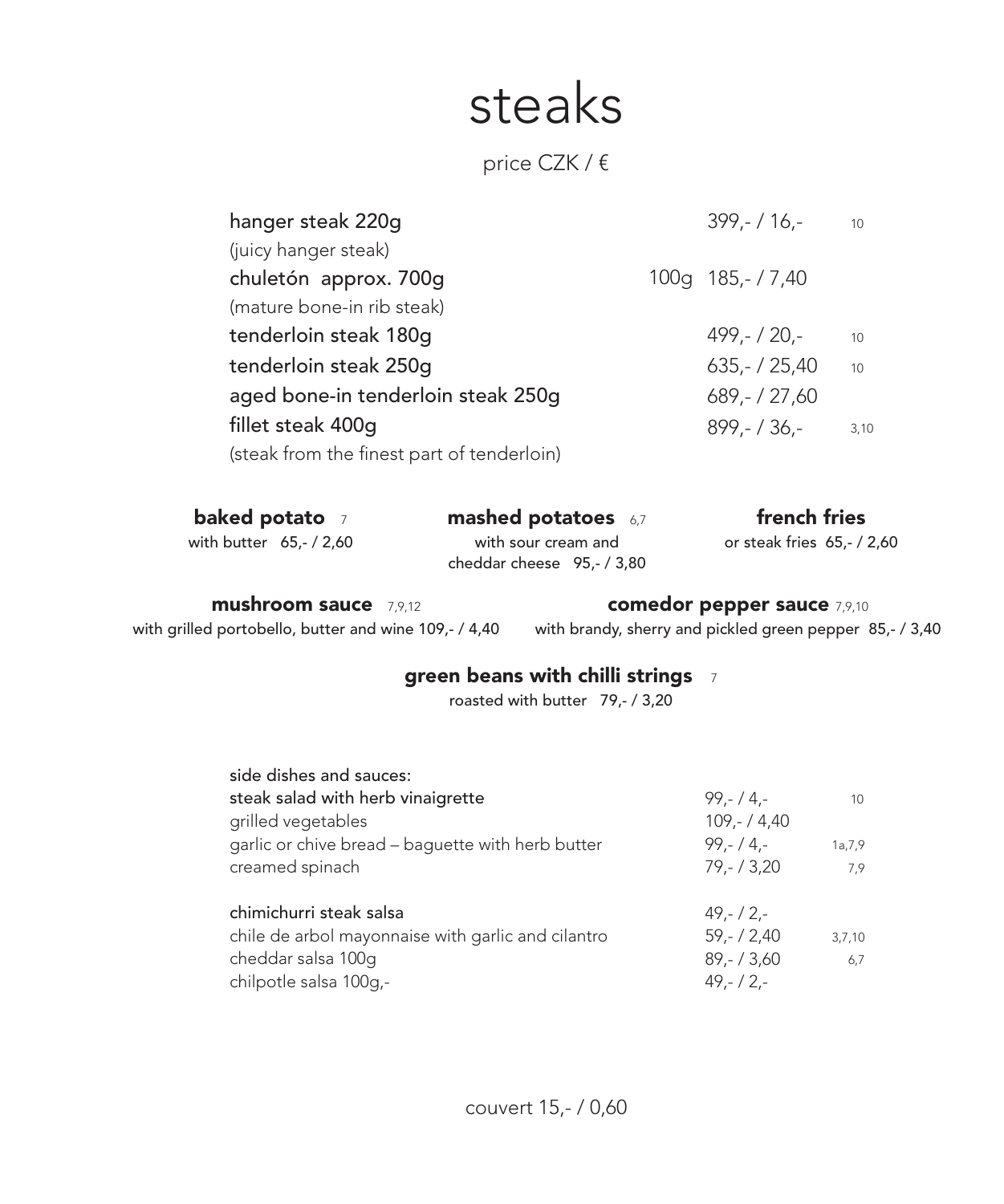steaks

tradicionales de comedor

price CZK / €

hanger y judías verdes 220g 440,- / 17,60 7,10 mature hanger steak with green beans

hanger y chimichurri 220g 449,- / 18,- 7,10 mature hanger steak with chimichurri salsa, baked potato with butter

cuitlacoche steak 250g 699,- / 28,- 7,10 tenderloin steak served with a mixture of special mexican mushrooms and corn, rice and chilpotle salsa

cheddar steak 250g 679,- / 27,20 6,7,10 tenderloin steak grilled in bacon, served with warm cheddar salsa

> fillet steak 400g 899,- / 36,- 3,10 steak from the finest part of the tenderloin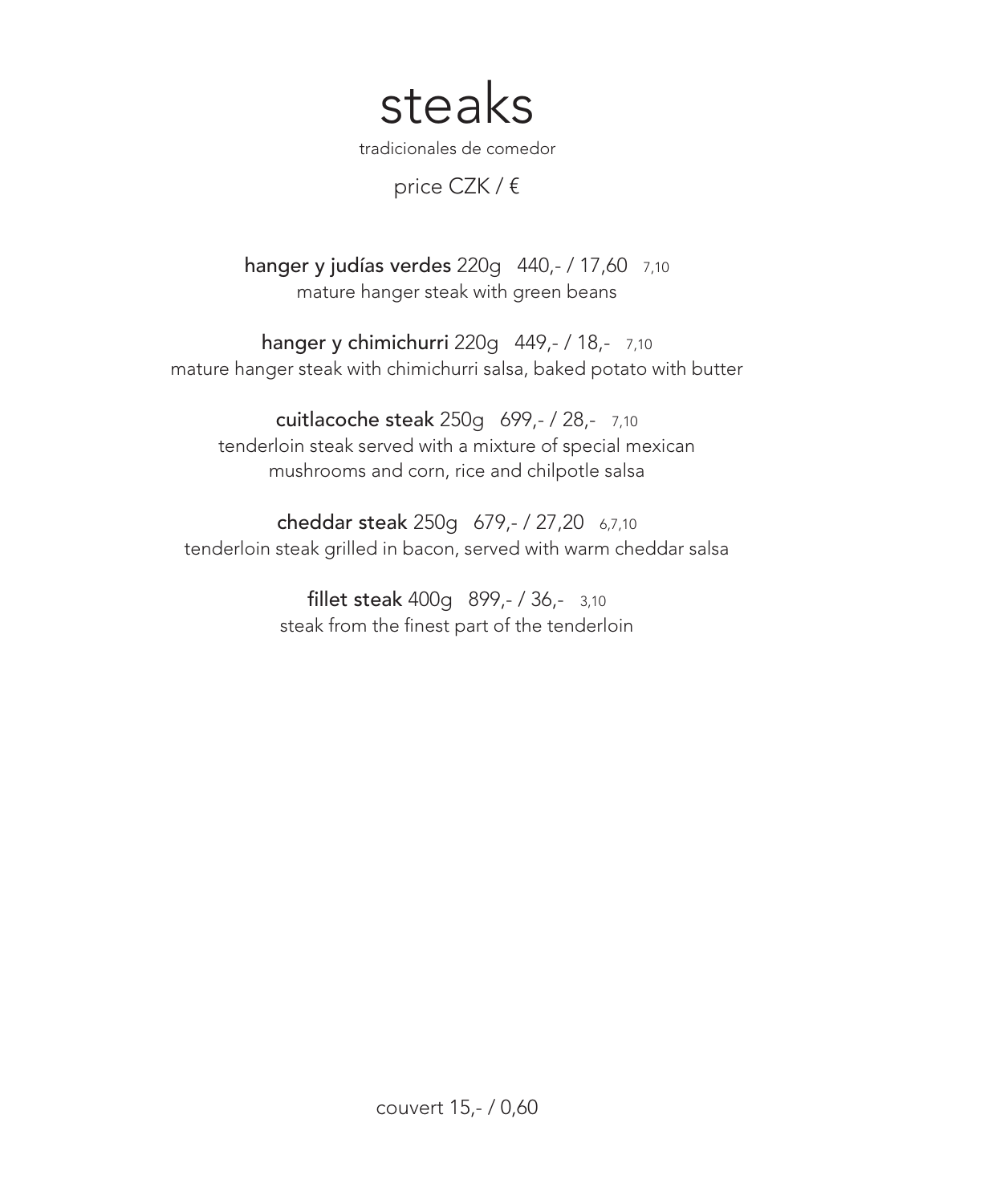## desserts

price CZK / €

churros 159,- / 6,40 1a,3,6 deep-fried cinnamon dough-sticks served with hot chocolate (mascarpone cream sauce 100g 79,- / 3,10 3,7)

> pecan pie 139,- / 5,60 1a,3,7,8e homemade pecan pie in a brittle buttery crust

la delicia 149,- / 6,- 1a,3,7 chilli chocolate soufflé with vanilla ice cream and green tea powder

baked ice cream 179,- / 7,20 3,7 strawberry – wine salsa with basil and baked ice cream

> ice cream and sorbet  $65,- / 2,60$  3,7,8 2 balls – 80g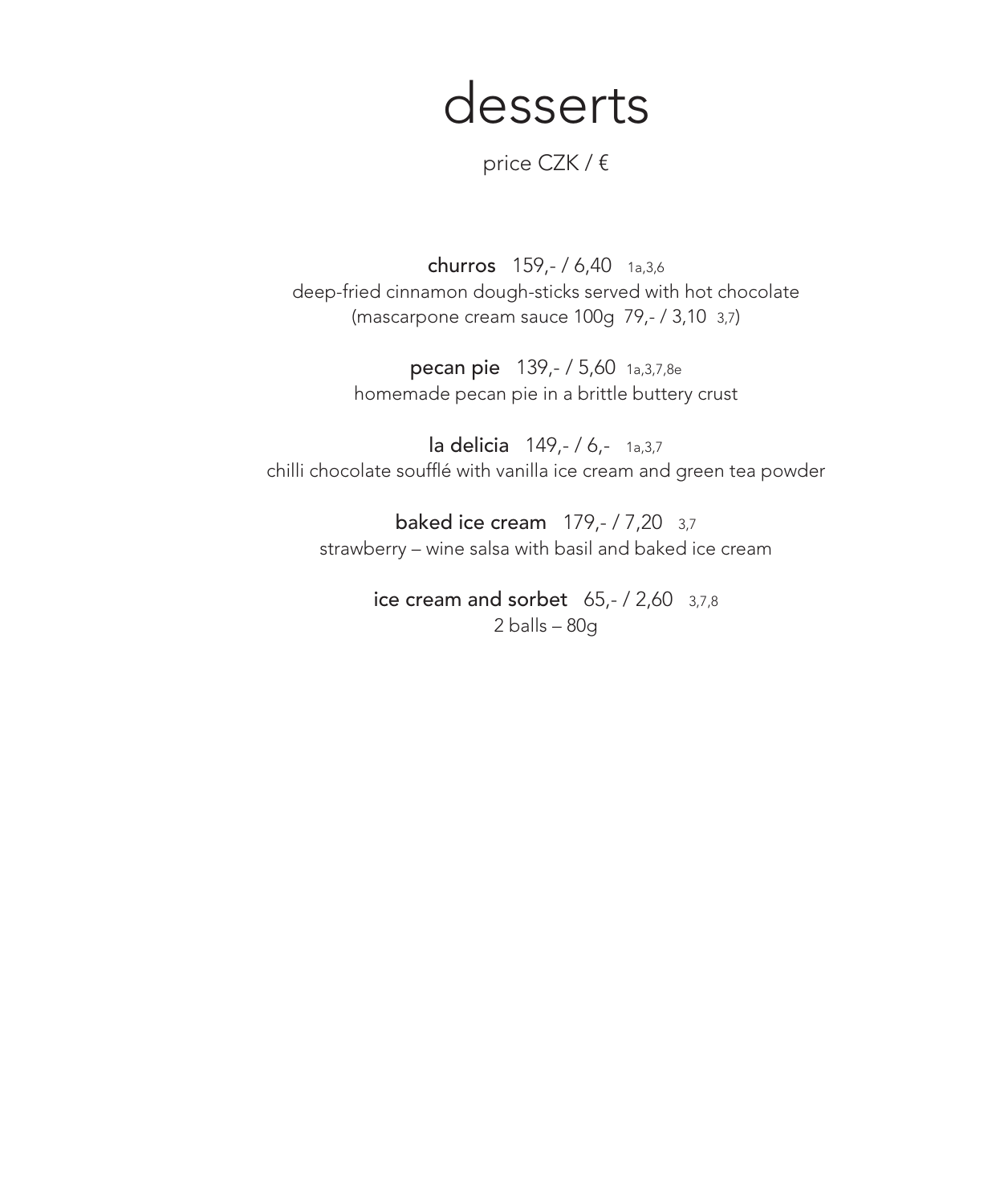# drinks

botanically brewed beverages, fermented for seven days...best with the sediment left in!

#### FENTIMANS EST: 1905 0,275 l

| (cherrytree cola, ginger beer, rosé) |  |
|--------------------------------------|--|
|                                      |  |
|                                      |  |
|                                      |  |

#### SOFT DRINKS AND FRUIT JUICES

| qcumber cucumber drink 0,33    85,- |  |
|-------------------------------------|--|
| qcumber cucumber drink 0,75   199,- |  |
|                                     |  |
|                                     |  |
|                                     |  |
|                                     |  |
|                                     |  |
|                                     |  |
|                                     |  |

#### lemonades and iced tea

| BLUEBERRY LEMONADE 0,2    59,-           |  |
|------------------------------------------|--|
|                                          |  |
|                                          |  |
|                                          |  |
| BLACKBERRY LEMONADE WITH MINT 0,4   79,- |  |
|                                          |  |

#### WATER

| solan de cabras 1 I spring mineral water  120,-         |  |
|---------------------------------------------------------|--|
| perrier 0,75   sparkling mineral water  115,-           |  |
|                                                         |  |
|                                                         |  |
| carafe of sparkling or still water with lime 0,7 l 59,- |  |

#### COFFEE AND TEA

#### BEER

| draught beer |                                               |  |
|--------------|-----------------------------------------------|--|
|              | pilsner urquell 0,31 - pale lager 1a,1c  51,- |  |
|              | pilsner urquell 0,51 - pale lager 1a,1c  85,- |  |

#### bottled

| velkopopovický černý kozel 0,5 l                       |  |
|--------------------------------------------------------|--|
|                                                        |  |
| franziskaner non-alcoholic naturtrübes                 |  |
|                                                        |  |
| franziskaner weissbier naturtrüb 0,5 l                 |  |
|                                                        |  |
| franziskaner weissbier dunkel 0,5 l                    |  |
|                                                        |  |
| radegast birrel 0,331 - non-alcoholic beer 1a,1c  49,- |  |
|                                                        |  |
|                                                        |  |

#### WINE

| verdejo – dry, spanish 0,15 l 12  139,-                 |  |
|---------------------------------------------------------|--|
| chardonnay - dry, moravia 0,151 12  139,-               |  |
| tramín – semi-dry, moravia 0,15 l    12    139,-        |  |
|                                                         |  |
|                                                         |  |
| tinto fino, ribera del duero, (ESP) 0,15 l   12   139,- |  |
| other wines can be found in the wine list               |  |
|                                                         |  |

#### PROSECCO, CAVA, CHAMPAGNE

| bouvet saphir, francie 0,11 12  129,-             |  |
|---------------------------------------------------|--|
| aqustí torelló mata reserva cava 0,75 l 12  890,- |  |
| pol roger reserve champagne 12  1.990,-           |  |

#### APERITIF

| K O K T E J L Y                                      |  |  |  |
|------------------------------------------------------|--|--|--|
|                                                      |  |  |  |
|                                                      |  |  |  |
| MICHELADA (spicy beer & tomato juice coctail)  109,- |  |  |  |
|                                                      |  |  |  |
| ROSEMARY GIN TONIC FROZEN  189,-                     |  |  |  |
|                                                      |  |  |  |
|                                                      |  |  |  |
|                                                      |  |  |  |
|                                                      |  |  |  |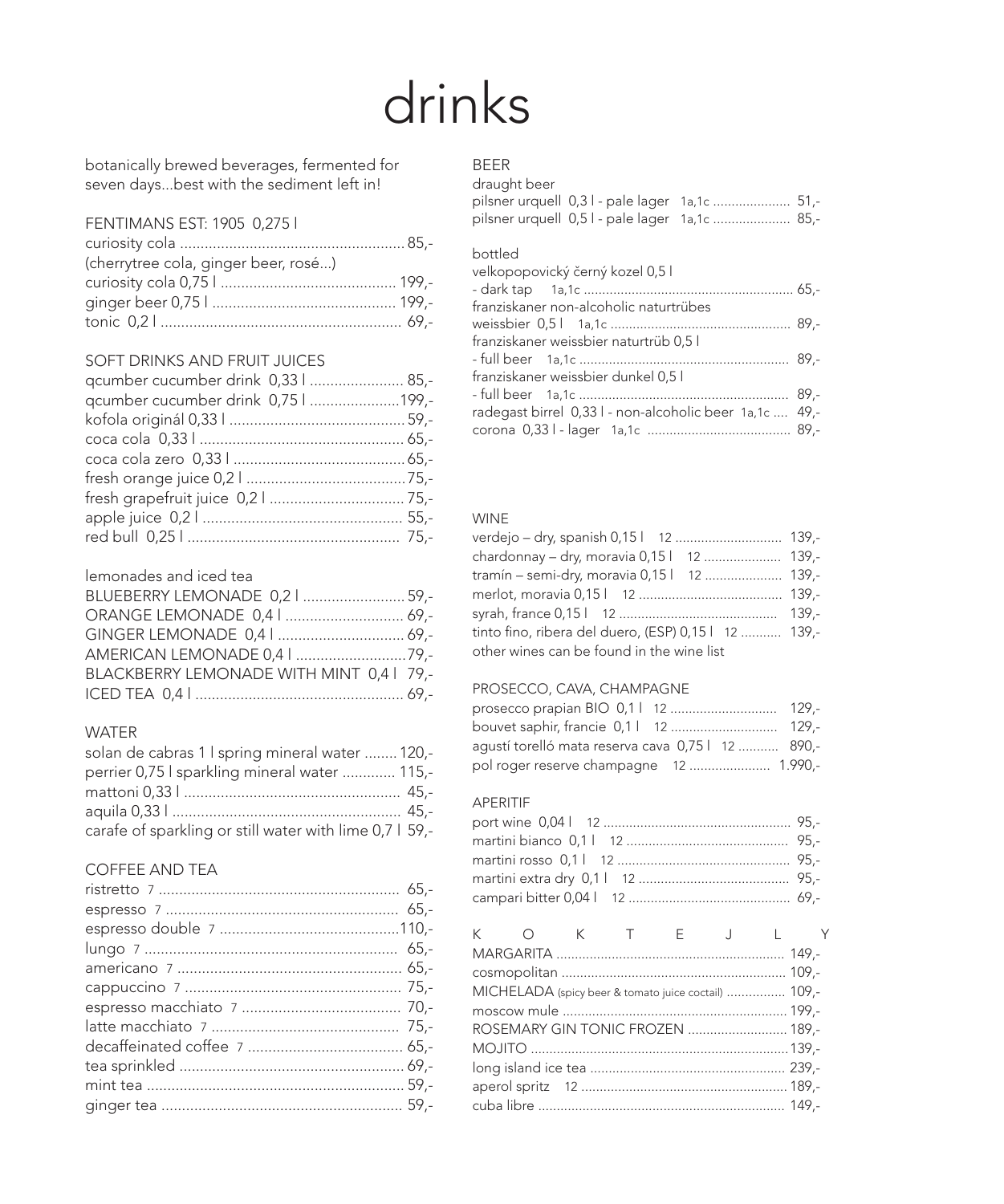#### SPIRITS AND LIQUEURS

fruit brandy from kuželov distillery - 50 % alc. 0,04 l .... 135, plum brandy, durancia – goddess of plums, pear brandy williams, pear brandy clapp butter, cherry brandy, sour cherry brandy, apple brandy, apricot brandy, winemakers brandy fassbind aged schnapps 0,04 l ............... 238, from pears, from plums, from apricots, from raspberries

#### TEQUILA

el jimador blanco 0,04 l ...... 109, el jimador reposado 0,04 l ...... 109, herradura blanco 0,04 l ...... 195, herradura reposado 0,04 l ...... 215, herradura aňejo 0,04 l ...... 259,-

#### RUM

diplomático mantuano 8 y.o. 0,04 l ...... 139, diplomático reserva exclusiva 12 y.o. 0,04 l ...... 189, presidente 23 0,04 l ...... 239, gosling's family reserve 0,04 l ...... 279, don papa 0,04 l ...... 179, pampero aniversario 0,04 l ...... 129, nativo auténtico 15 y.o. 0,04 l ...... 175, zacapa centenario 23 y.o. 0,04 l ...... 249, sailor jerry spiced rum 0,04 l ...... 119,-

> gordon´s gin 0,04 l ...... 75, hendrick's gin 0,04 l ...... 139,-

stolichnaya vodka 0,04 l ...... 85, finlandia vodka 0,04 l ...... 85,-

chivas 12 y.o. 0,04 l ...... 129, glenfiddich 12 y.o. 0,04 l ...... 159, caol ila 12 y.o. 0,04 l ...... 269, jameson 0,04 l ...... 89, tullamore dew 0,04 l ...... 89, jack daniel´s 0,04 l ...... 109, park cognac v.s.o.p. 0,04 l ...... 239, becherovka 0,04 l ...... 65, jagermeister 0,04 l ...... 75, grappa 0,04 l ...... 159,-

a wider selection of spirits can be found at the bar